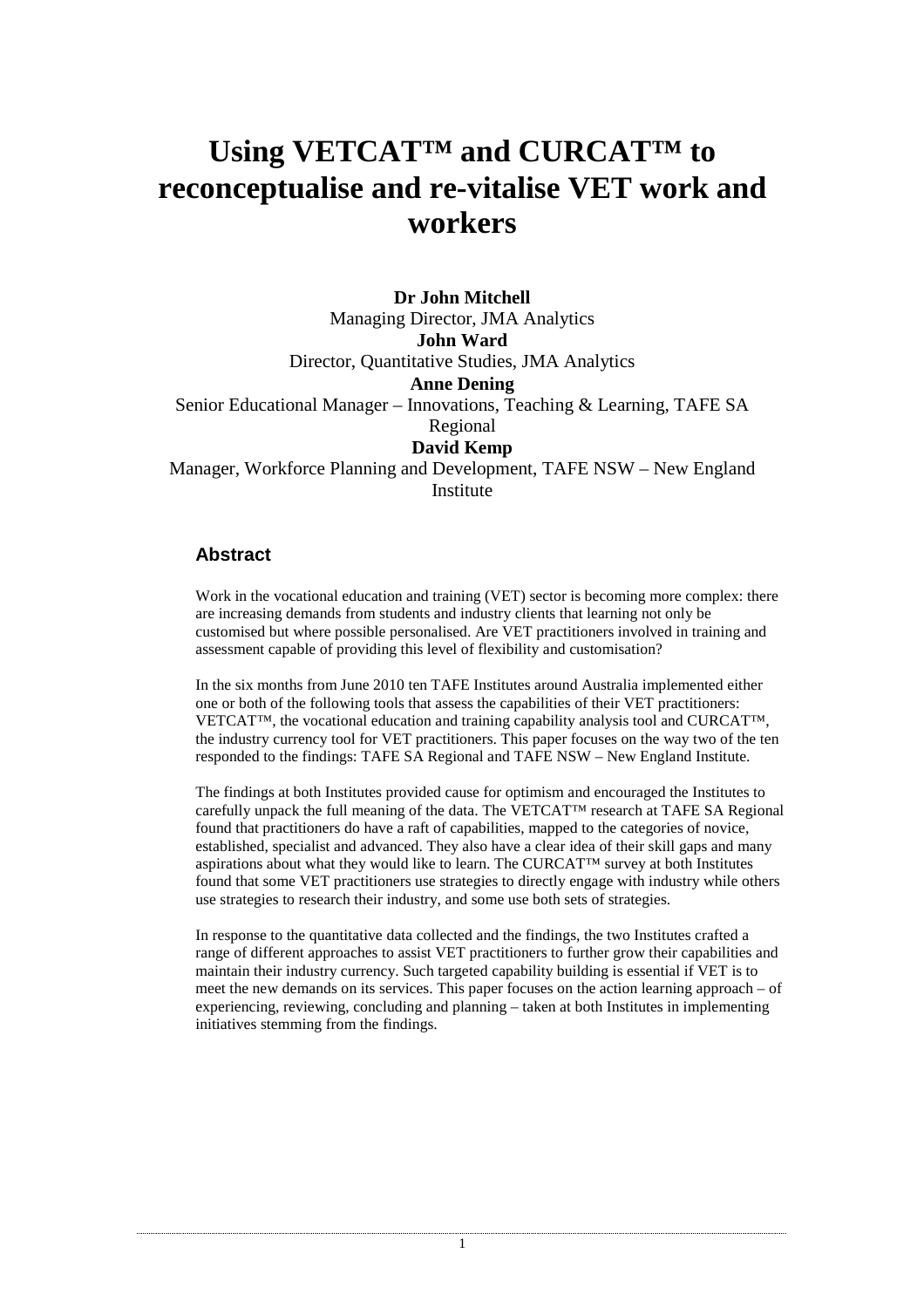# **Introduction**

VET work is becoming more complex: there are increasing demands from students and industry clients that learning not only be customised but where possible personalised. Are VET practitioners involved in training and assessment capable of providing this level of flexibility and customisation?

In the six months from June-December 2010 ten TAFE Institutes around Australia implemented either one or both of the following tools that assess the capabilities of their VET practitioners: VETCAT™, the vocational education and training capability analysis tool and CURCAT™, the industry currency tool for VET practitioners. This presentation focuses on the responses to the survey data at two of those Institutes, TAFE SA Regional and TAFE NSW – New England Institute. This implementation of new strategies is still in progress at both Institutes.

While TAFE SA Regional conducted the surveys simultaneously in June 2010, New England Institute conducted CURCAT™ in November/December 2010 and VETCAT™ in March/April 2011. As the implementation of strategies in response to the VETCAT™ survey at New England Institute will not commence until after April 2011, it is not discussed in this paper.

The two diagnostic self-assessment tools VETCAT™ and CURCAT™ were developed as a result of a national survey of VET practitioners conducted by Dr John Mitchell and John Ward from JMA Analytics in October-November 2009, and following ongoing research, field testing and development. The use of each validated psychometric tool resulted in the provision of extensive reports to the Institute as well as reports sent directly to each survey respondent.

In collaboration with Institute managers, John Mitchell and John Ward took an action research approach to the implementation of the two tools, of planning, acting, observing and reflection. And their collection of quantitative survey data was accompanied in each case by the collection of qualitative data by the Institutes, including anecdotes, observations, written feedback and professional conversations.

The findings from this collaborative research provide cause for optimism. The  $VETCAT<sup>TM</sup>$  research found that practitioners do have a raft of capabilities and they can be mapped to the categories of novice, established, specialist and advanced. They also have a clear idea of their skill gaps and many aspirations about what they would like to learn. The CURCAT™ research found that some VET practitioners use strategies to directly engage with industry while others use strategies to research their industry, and some use both sets of strategies.

In response to the data collected, the two Institutes crafted a range of different approaches to assist VET practitioners to further grow their capabilities and industry currency. Such targeted capability building is essential if VET is to meet the new demands on its services. This paper focuses on the action learning approach – of experiencing, reviewing, concluding and planning – taken at both Institutes in implementing initiatives stemming from the findings. These approaches by the two Institutes, which are continuing, are the focus of this paper.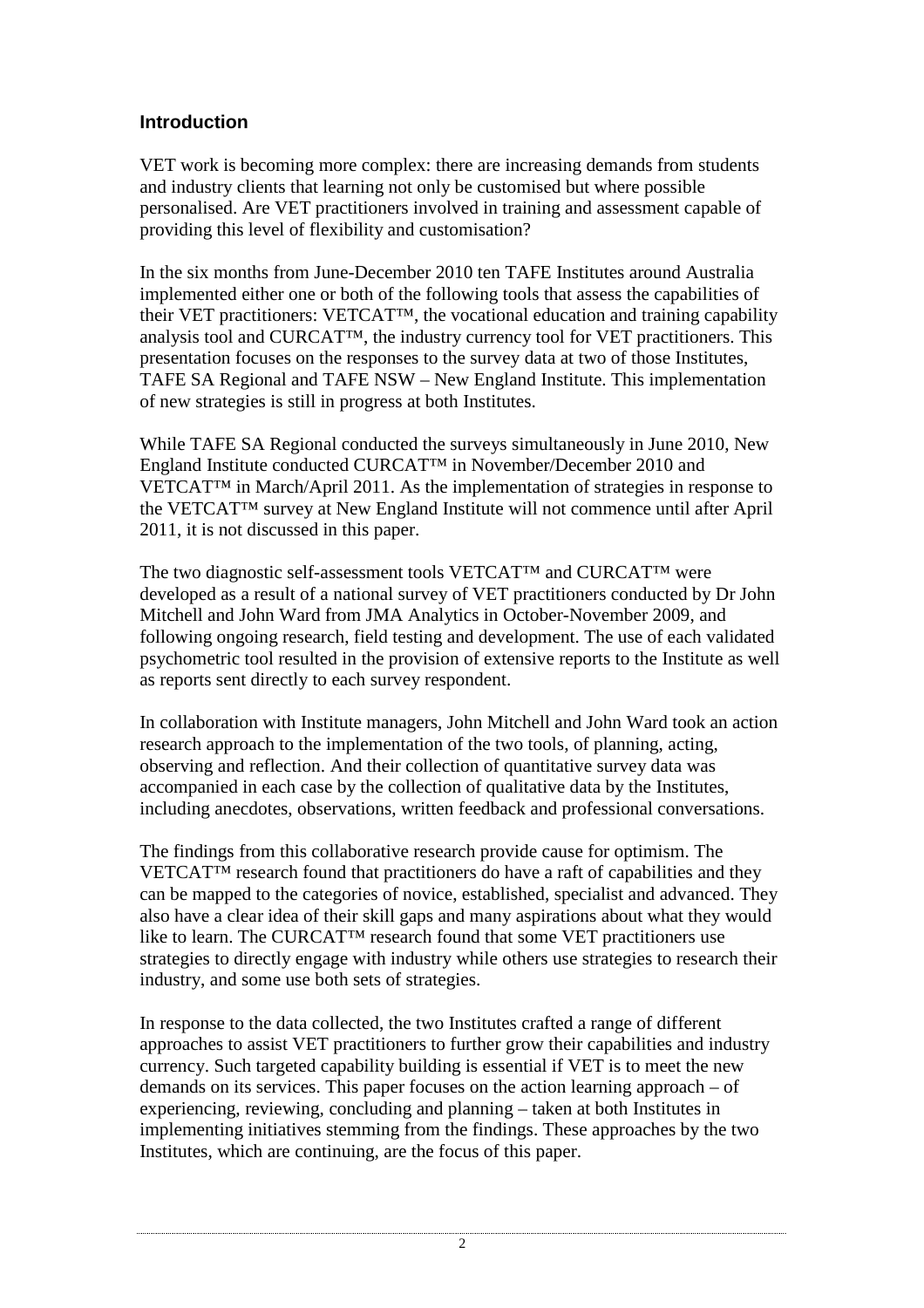# **Literature review**

This brief literature review comments on the significant body of literature in VET regarding VET practice and the scant body of work on industry currency.

A raft of VET reports from 2002-2006 noted that VET practice was changing, and expanding. These reports included, among others:

- *Shaping the VET Practitioner of the Future* (Rumsey 2002)
- *Enhancing the Capability of VET professionals project: Final report* (Dickie, Eccles, FitzGerald & McDonald 2004)
- *Moving on...Report of the high level review of Training Packages (Schofield &* McDonald 2004)
- *The vocational education and training workforce. New roles and ways of working. At a glance* (Guthrie 2004)
- *Shifting mindsets: The changing work roles of vocational education and training practitioners* (Harris, Simons & Clayton 2005)
- *New ways of working in VET* (Mitchell, McKenna, Perry & Bald 2005)
- *Quality is the Key: Critical issues in teaching, learning and assessment in VET* (Mitchell, Chappel, Bateman & Roy 2006*).*

Schofield and McDonald (2004) believe that, to enhance the professional growth of assessors, consideration should be given to 'ways of developing a stronger sense of professional identity' and to 'provide better professional guidance to teachers and assessors at a pedagogical level' as well as 'encourage robust national dialogue around alternative pedagogies and assessment practices' (p. 29).

Guthrie (2004) summarises research about the changing roles of VET leaders, managers, teaching and support staff, and the way they work. In particular, the role of VET teachers is becoming more diverse and team-based. Guthrie portrays the breadth of different VET practitioners and implies that each group actively needs to develop new ways of working, if VET is to meet the increasing demands for timely and relevant training.

Mitchell, Chappel, Bateman and Roy (2006) find that, to address the idiosyncratic demands of each enterprise client and every student, the VET practitioner needs a raft of new skills: so many, in fact, that many practitioners need to be able to draw on the specialist skills and knowledge of colleagues and partners by working in teams or partnership arrangements.

Despite this body of work, one of the gaps in the above literature was a clear model of VET practice. This was addressed by Mitchell and Ward (2010) who reported on the national survey of VET skills conducted in late 2009 and undertaken by 2,230 VET practitioners. Survey respondents identified a significant gap between the current skill levels of VET trainers and assessors and the skills required to perform all their professional duties. These current skills face rapid redundancy over the next five years. The survey results also showed that the current skill levels of the average Australian VET trainer and assessor meet only 80% of this group's professional work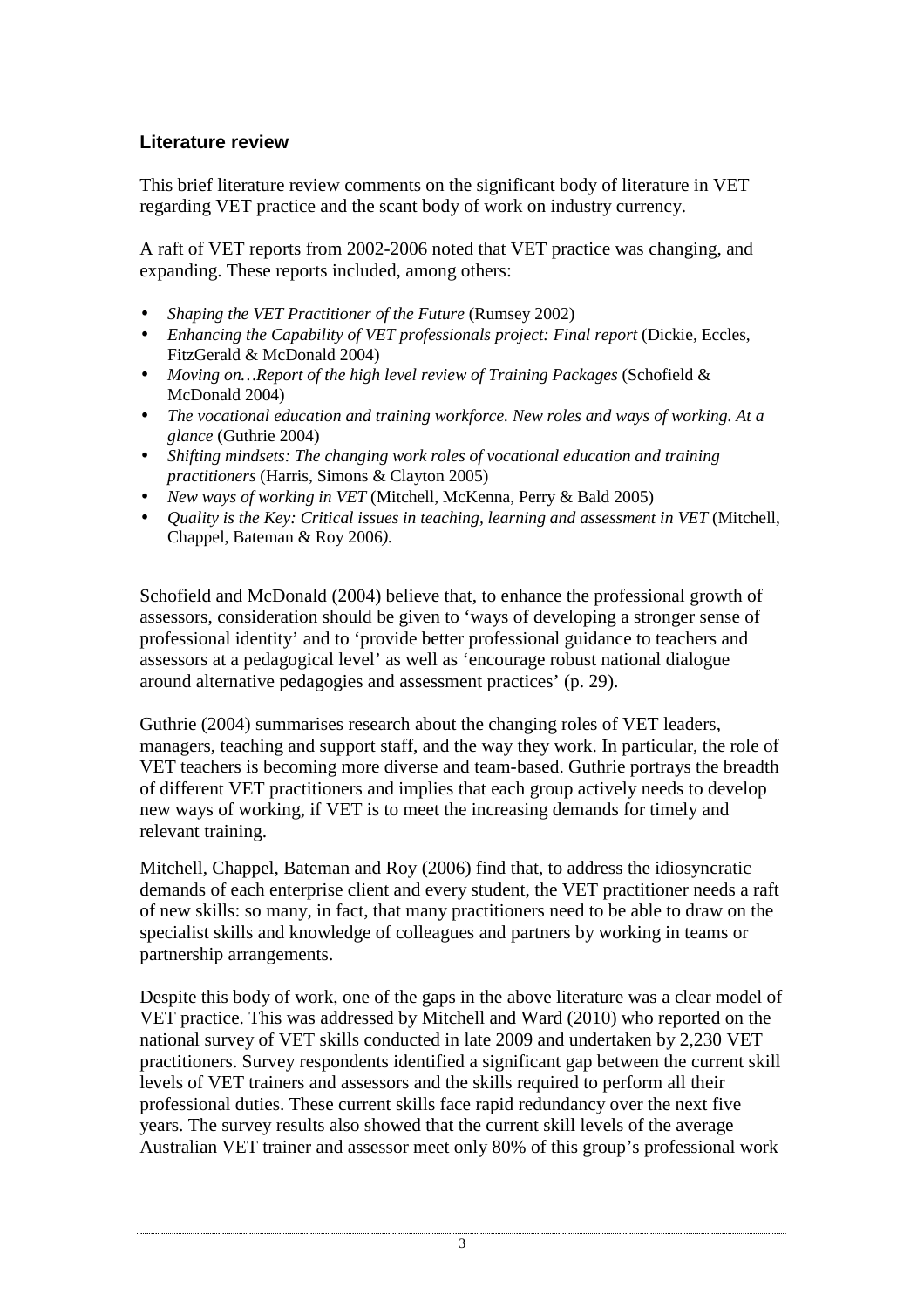requirements. By 2014, the current skill levels of the average Australian VET trainer and assessor will meet only 62% of this group's professional work requirements.

The model that emerged out of their research now underpins the VETCAT™ survey. That model is shown in Figure 1 and shows that there are two levels of VET practice, as perceived by VET practitioners, foundation and advanced practice. Foundation practice consists of five skills sets and advanced practice includes those five plus two additional ones. Two further skills sets support both foundation and advanced practice.





The research also identified a taxonomy of categories of VET practitioners, based on the model in Figure 1: novice, established, specialist and advanced practitioners.

**Figure 2. VETCAT™ categories of VET practitioners**

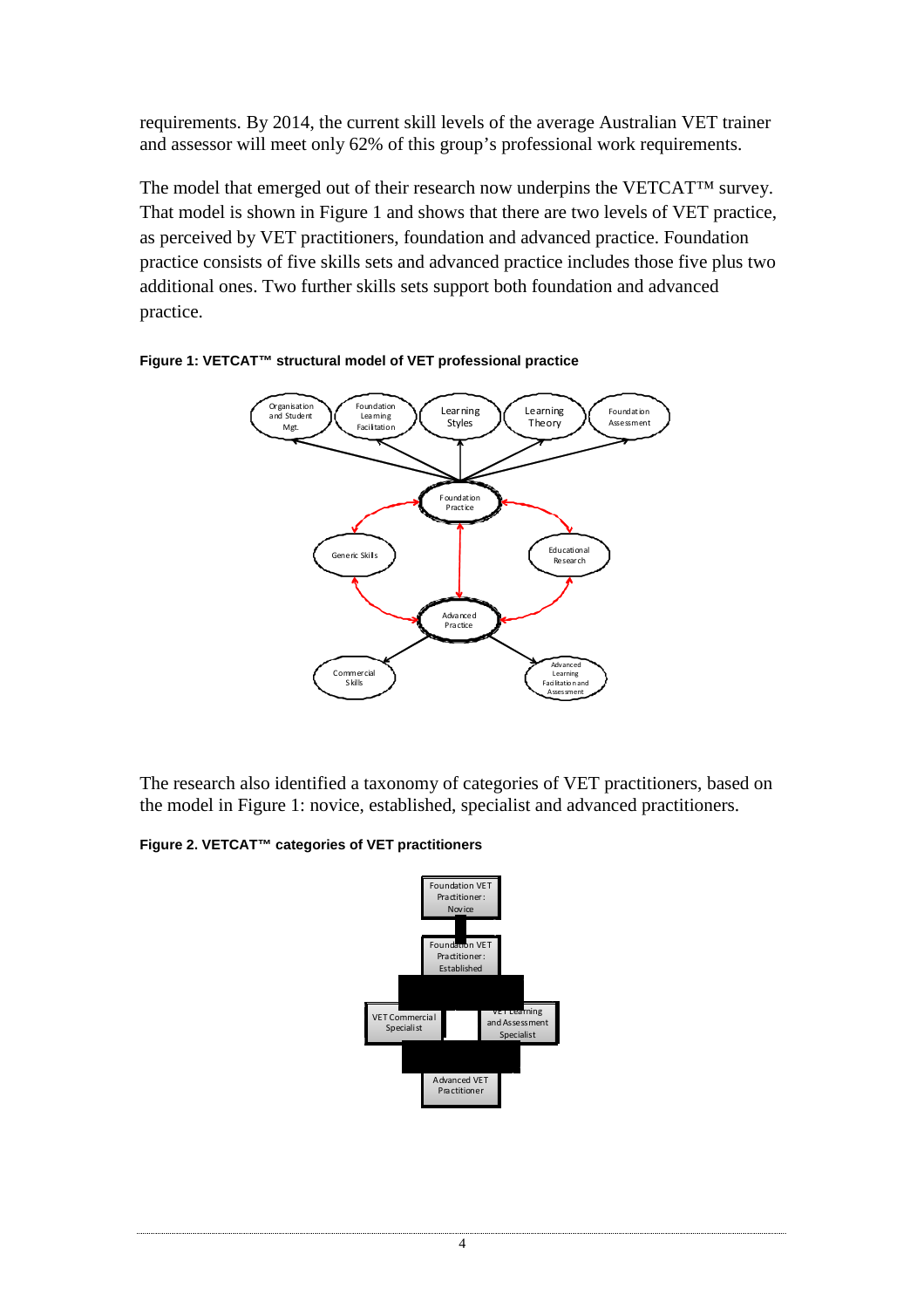The credibility of the VET sector hinges largely on whether the skills of its practitioners match the skills used in contemporary industry. But the industry currency of VET practitioners is rarely discussed in public, and when it is raised people normally talk about practitioners undertaking a quick stint in industry. In taking up the challenge to broaden the understanding of the term, Queensland's department of education and training (DET 2010) released a research paper entitled 'Keeping it real. Industry currency of trainers in Queensland'. The aims of the paper were to raise awareness about the issues relating to industry currency and to stimulate discussion about what is required, so trainers can demonstrate and maintain their industry currency.

The Queensland paper fits well with the research results arising from the use of the CURCAT™ survey tool which shows that VET practitioners perceive that they maintain their industry currency through two broad pathways: industry engagement and practice and industry research and training. Within each pathway three different strategies are used by practitioners.

The following diagram illustrates the strength of the relationship between pathways such as industry research and training and strategies such as 'active inquiry'. In the diagram, the closer a figure is to 1.0 the stronger the relationship. The diagram also shows that there is a strong relationship (0.73) between the two pathways.



#### Figure 3. CURCAT™ structural equation model

The definitions of the pathways and strategies are set out in figure 4.

#### **Figure 4. Definitions of pathways and strategies**

Pathway A: industry engagement and practice ('The Engager')

1. Strategy: Professional networks and personal contacts. The professional networks and personal contacts of VET practitioners greatly assist practitioners in the maintenance of their industry currency. This strategy includes the use of established industry networks and contact with ex-colleagues and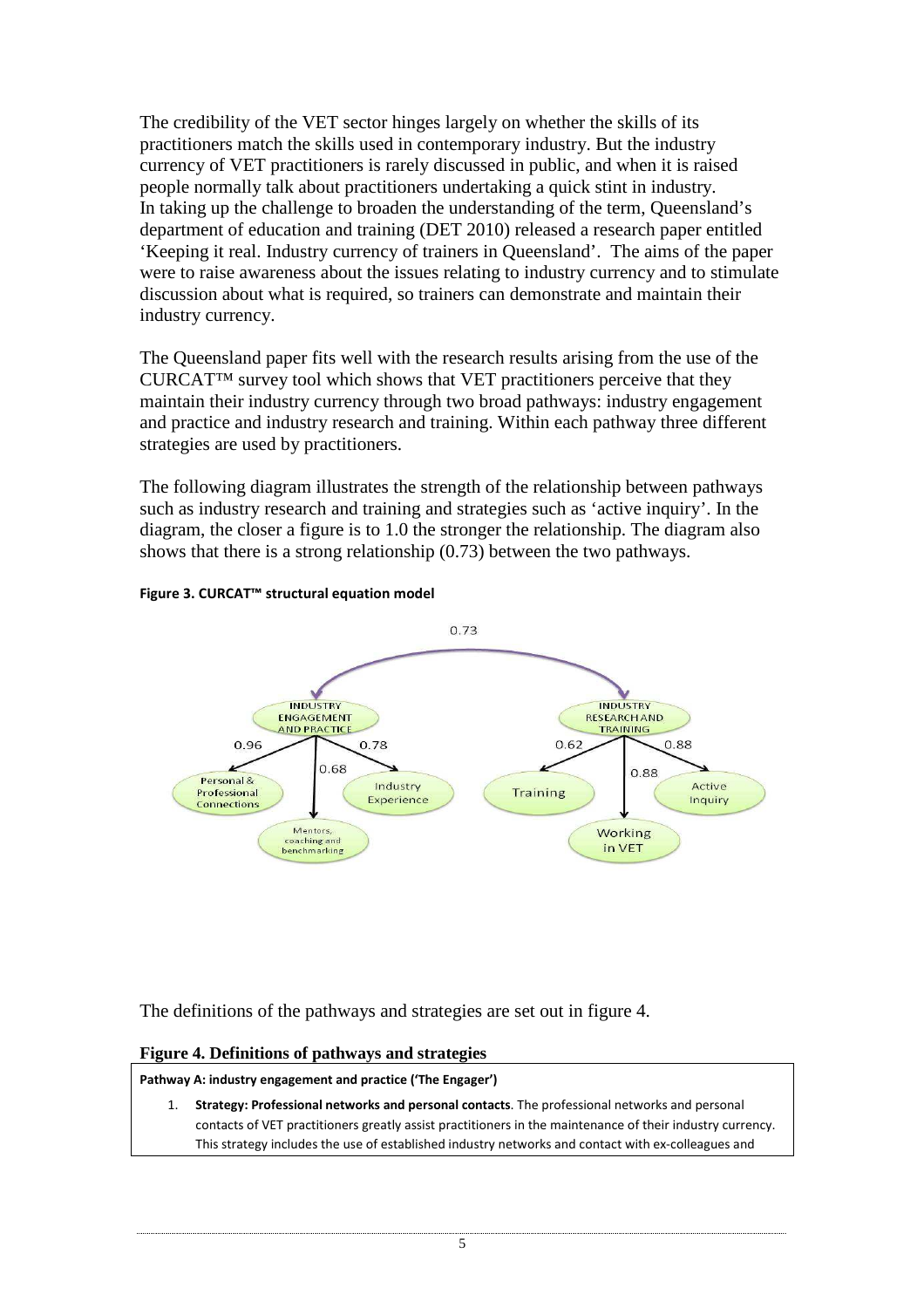leading people in industry.

- 2. Strategy: Industry experience and engagement. VET practitioners maintain their industry currency through industry experience and engagement. This strategy includes industry placements and release, undertaking projects within industry, work shadowing in industry and visiting industry specialist centres.
- 3. Strategy: Mentors and coaches and peers for benchmarking. To maintain industry currency, VET practitioners use mentors and coaches. They also access their peers for formal and informal benchmarking of their industry knowledge and skills.

#### Pathway B: industry research and training ('The Researcher')

- 4. Strategy: Training courses. VET practitioners maintain their industry currency through both accredited and non-accredited training that includes long and short courses, workshops and seminars and industry conferences.
- 5. Strategy: Working in VET. VET practitioners have numerous opportunities to maintain their industry currency through their work in the VET sector. Such opportunities include regular contact with employers, regular contact with students employed in industry, regular contact with industry representatives and industry liaison people, and professional conversations with colleagues both within their RTO and in other RTOs.
- 6. Strategy: Active inquiry. VET practitioners maintain their industry currency through active inquiry into changing industry practices. This strategy includes accessing information about such changes through the Internet, government publications, general business magazines and other literature, and specialist industry publications.

## **Methods**

The aim of the field research was to obtain some qualitative insights into how the two Institutes responded to the availability of a considerable amount of quantitative survey data from VETCAT™ and CURCAT™. The paper attempts to capture aspects of the action learning approach – of experiencing, reviewing, concluding and planning – taken at both Institutes in progressively implementing initiatives stemming from their unpacking and analysis of the survey findings.

The qualitative evidence for the paper is derived from a number of methods including the following: three separate structured interviews with Anne Dening on 16 August 2010 and on 1 March 2011; a structured interview with David Kemp on 1 March 2011; analysis of a presentation delivered and a paper tabled at a national forum on the survey tools by Anne Dening in Sydney on 3 December 2010; rapporteur comments by David Kemp at the same national forum; and numerous discussions and correspondence with the two senior managers from May 2010-April 2011. The structured interviews were digitally recorded and fully transcribed and sent back to the interviewees for validation.

## **Findings: response by TAFE SA Regional to VETCAT™ and CURCAT™ data**

The VETCAT™ and CURCAT™ surveys were conducted at TAFE SA Regional in June 2010. The Institute later received seven reports of thirty pages for CURCAT<sup>TM</sup> –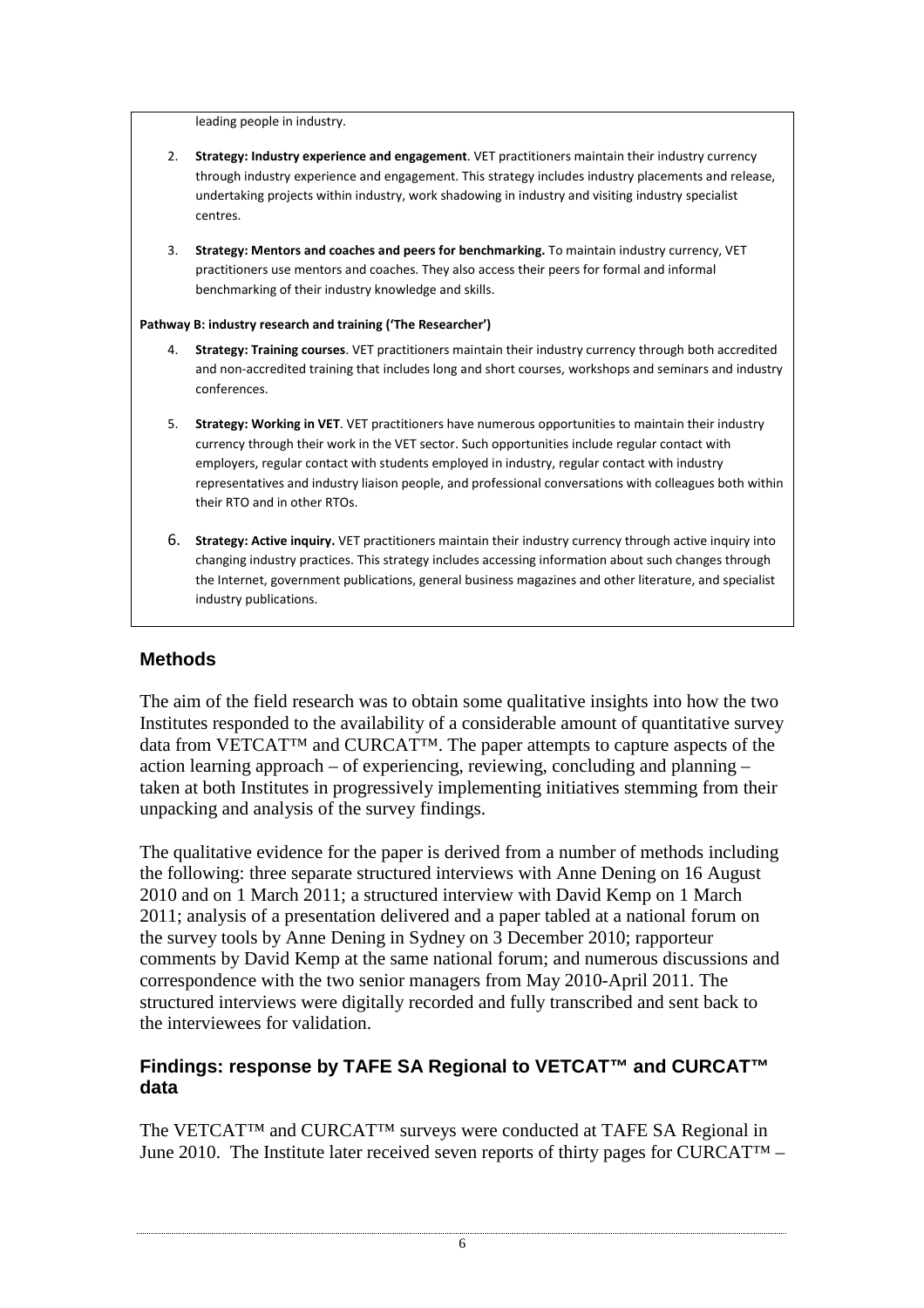one for each of the six faculties and one whole-of-Institute report. The 340 staff who undertook the survey each received a ten page confidential report on their VET practice. The same number of reports was provided on VETCAT™, and 420 staff received an individual VETCAT™ report. 420 represented 92% of the eligible trainers and assessors at the Institute.

The role of leading the response to the VETCAT™ data was performed by Anne Dening, Senior Educational Manager – Innovations, Teaching & Learning, TAFE SA Regional. She spent some weeks unpacking the extensive data and developing summaries that she could use with different audiences within the Institute. Then in July 2010 she launched an extensive range of activities which are continuing beyond April 2011.

Some of the initial practical activities included briefing the Institute Director and other members of the Executive, meeting one-to-one with faculty directors, conducting workshops for managers and senior lecturers and promoting professional development initiatives tied to the issues identified in the surveys. For instance, the surveys showed that 45.9% of Institute teaching staff have as their highest qualification a Certificate IV in Training and Assessment (TAA), so the Institute has now put in place policies to provide financial support for degree programs and to offer a customised Diploma TAA for Institute teachers as well as a Vocational Graduate Certificate in Management (Learning). Specifically in response to CURCAT™ data, the Institute has made available funding for action learning projects to develop models for increasing industry skills and knowledge.

A major internal workshop was conducted by TAFE SA in Adelaide in August 2010 as the "VETCAT CURCAT Implementation Workshop", attended by 82 of the Institute's educational staff, where four discussion papers were tabled, on the following topics: a mentoring policy for the Institute; a paper on teaching and learning skills; a paper on industry currency, skills and experience; and a new version of the Individual Development Plan. Separate workshops on the same four topics were held with each of the eight faculties.

Anne Dening described some of her initial actions in response to VETCAT™ data, as follows:

The headline things were me unpacking it for myself for each faculty and then going to the senior manager, unpacking it in conversations with them about the implications of their data, saying 'This is what your data says, these are the implications, this is what we need to do'. Then I was invited to each of their faculties. They have two-day PD planning days where they get all of their staff from all around South Australia to come in and I made presentations at all of those meetings and answered all their questions. As I said at Executive today, every time I've put on a PD workshop the headline always is 'As a result of the VETCAT™ data'. This is to make sure that your skills are being recognised or your skill gaps are being filled.

I don't leave it to chance. I had a special workshop for the managers and another one for the senior lecturers, the people who are at the top of the classification steps and I briefed the Executive as a group. Also had a one-on-one with the Directors so that the Managing Director was kept in the loop all the time.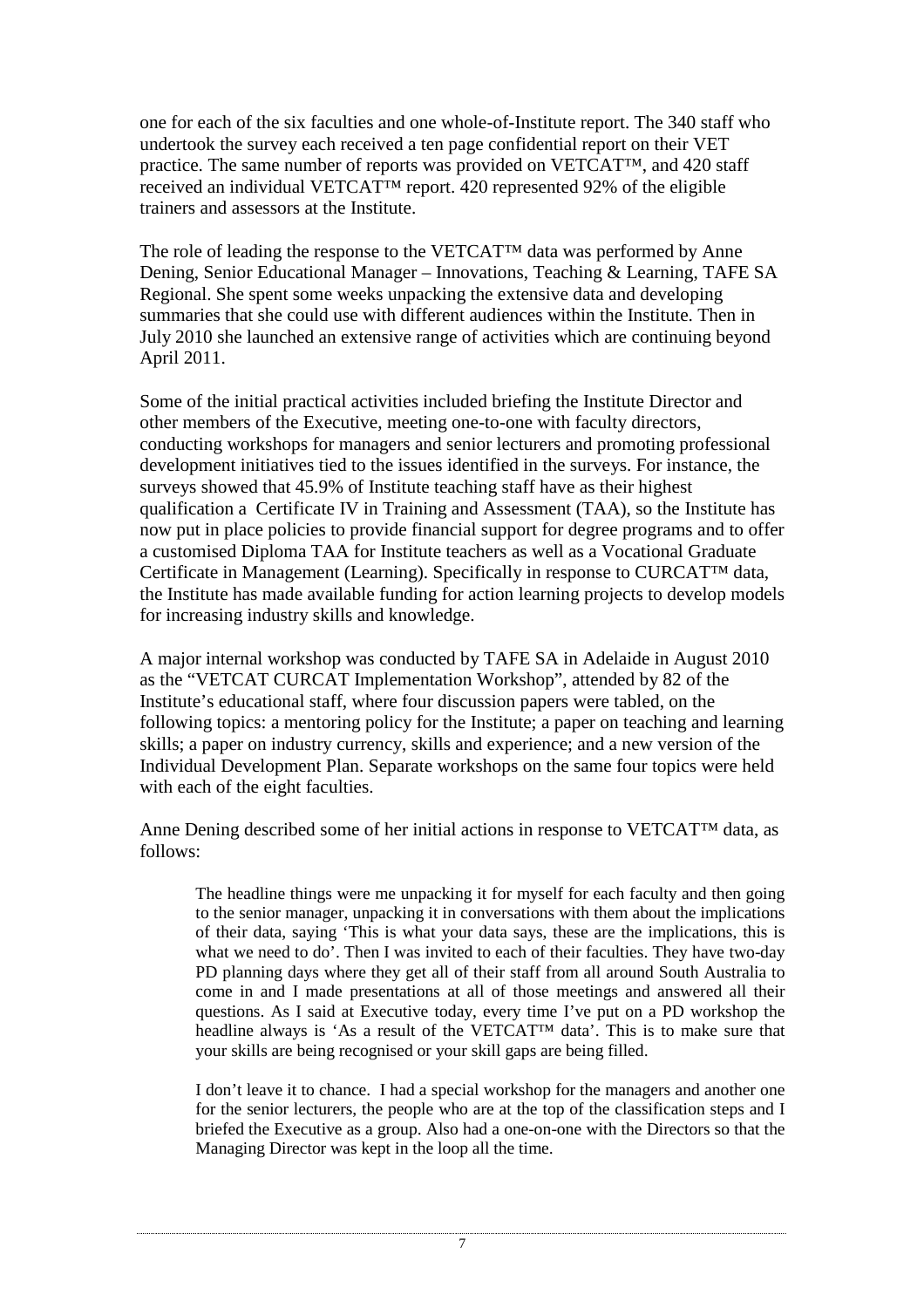Changes were also made to the Individual Development Plan to incorporate information about industry currency and skills and teaching and assessment skills, for discussion at the annual performance management interviews between teachers and their managers. The Institute also developed a policy that ties together this Individual Development Plan with the data from VETCAT™ and CURCAT™ and with lecturer classification progression and the Institute's overall professional development plan.

Customised responses were developed to the following skills gaps identified in the surveys: learning styles and learning theories; research and evaluation skills; assessment skills; working with different cultures; and understanding documentation required to meet the Australian Qualifications Training Framework (AQTF). These customised responses included facilitating workshops on learning styles, funding action learning projects and conducting workshops on cultural respect and student conduct.

VETCAT™ in particular provided data about how many teaching staff are in different categories, from novice to established to specialist to advanced. TAFE SA Regional used this data to identify appropriate mentors who have specialist or advanced skills, pairing them with mentees, including at the novice level. The mentors were provided with training in specific areas where VETCAT™ identified a shortage of practitioners, for instance in the area of using blended methodologies.

# **Findings: response by New England Institute to CURCAT™ data**

The response by TAFE NSW – New England Institute to the CURCAT™ data is still in its early phase, as the tabling of the survey results and the debriefing did not conclude until March 2011. However, David Kemp, Manager Workforce Planning and Development, and his colleagues have undertaken some initial activities similar to the TAFE SA response. These strategies include presenting results to a teaching staff conference, briefing faculty directors as a group and meeting one-to-one with faculty leaders. The data is expected to be used to guide future planning around funding for professional development activities related to industry currency.

As with TAFE SA Regional, the CURCAT™ data was mapped to New England Institute's extensive previous frameworks for professional development. New England Institute previously had developed a 'Capability Model' and embedded in this is a capability stream around "Capacity to Deliver: Vocational Education and Training (VET)". The focus is primarily VET practitioner capabilities related to the context of practice. The NEI VET capability model is well aligned with both the planning frameworks of the Institute, the NSW DET and TAFE NSW Workforce Guarantee pathways for VET practitioners, and importantly it has local variations which make it all the more likely to be effective within the Institute.

Within the NEI capability stream, the competency to "maintain industry currency" is a core competency within the foundational dimension, "VET practitioner core capabilities". The dimension is targeted at all VET practitioners, regardless of practice environments, and contains the critical underpinning capabilities to effectively make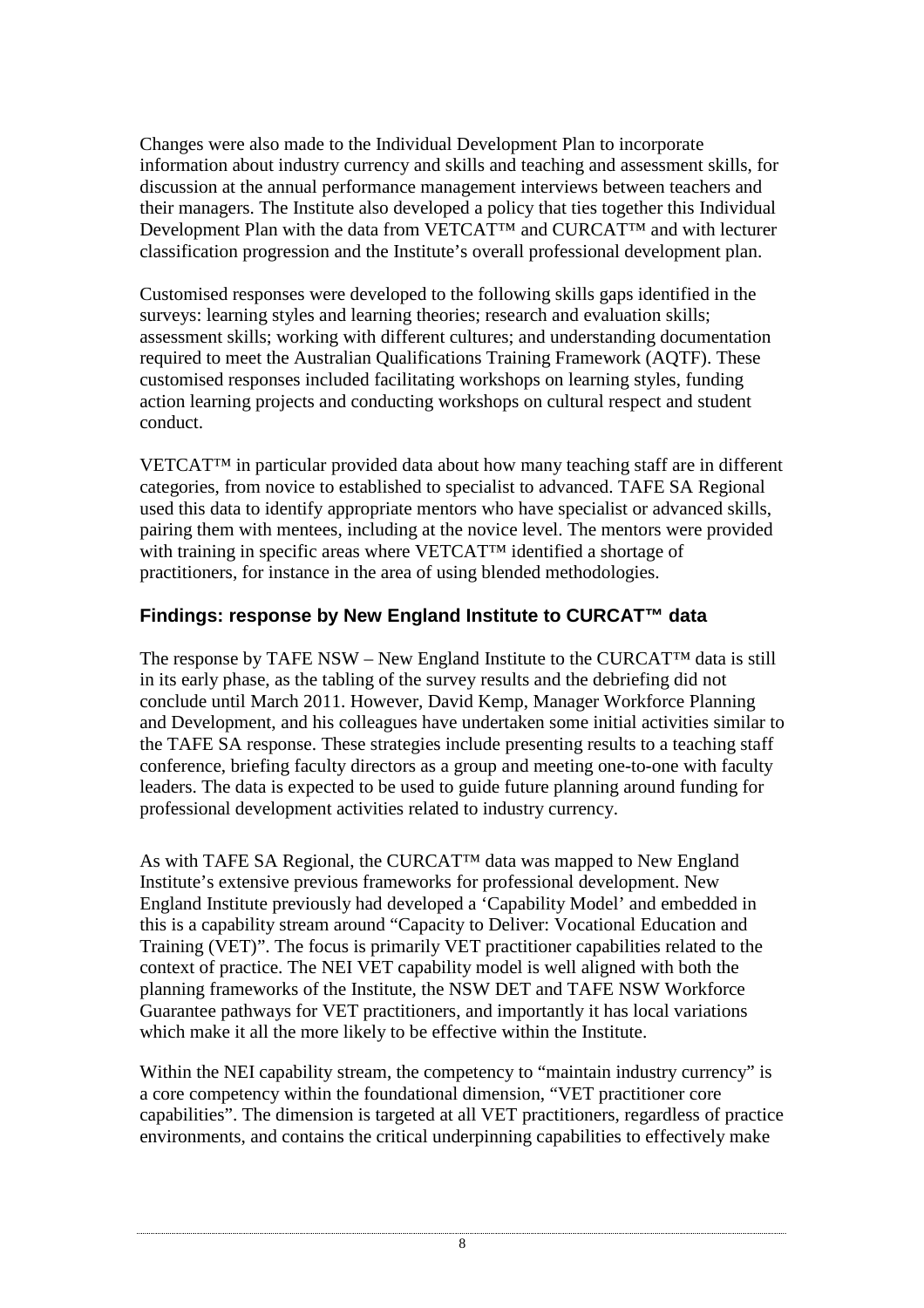the transition to the other VET Practitioner Dimensions. This structured approach by NEI ensures that industry currency is viewed as a core not optional competency.

David Kemp finds that the CURCAT™ data now builds on that pre-existing platform and adds to the professional conversations and understanding within the Institute:

We have the CURCAT™ data now and from that we have an interpretation of how we are placed as an Institute. In terms of industry currency we look good, but what we want to be able to do is to develop [with Institute managers, practitioners and support staff] a common focus and a common language about the results. It is important that all of us say what we consider are the high priority areas around industry currency, so that we can say 'This is where we're at, this is what we need to be focusing on'. Then we can promote the key messages in terms of currency for NEI: 'These are the shared five priority areas on which we have to work'.

I think that approach opens up the shared meaning, the shared understanding, from management, practitioners, support staff. We all can see why we're doing certain things about industry currency.

The specific insights from CURCAT™ about pathways and strategies have deepened the professional conversations:

[Prior to CURCAT™ data becoming available] if you had asked people what is a definitive pathway that builds currency you'd have a high percentage of respondents saying 'Oh, its return to industry'.

The CURCAT™ data has given us an insight into many strategies that people can use to build currency and a lot of those strategies include the practitioner's own workplace development.

Interestingly, Anne Dening at TAFE SA Regional made similar comments about the CURCAT™ data showing that currency was not just about a return to industry:

Because I've got the CURCAT™ data and I've been through the process, CURCAT™ gave me a different group of strategies that could be on the agenda in terms of keeping people vocationally current. It isn't just about return to industry, there are a lot of other strategies that could assist as well, and that part of the CURCAT™ process was very useful.

David Kemp also believes his unit now has a strong platform from which to encourage professional conversation:

From our perspective within Workforce Planning and Development we've now got a great platform to have that dialogue with VET practitioners. We can say to them 'How can we strengthen and support your strategies for maintaining industry currency to ensure that it's [funding support] equitable and accessible to everyone?'

## **Conclusions**

Both Anne Dening and David Kemp found the survey quantitative data valuable for reconceptualising and revitalising VET work and workers. Anne Dening found that the surveys unearthed vitality in the staff, which she is now attempting to sustain: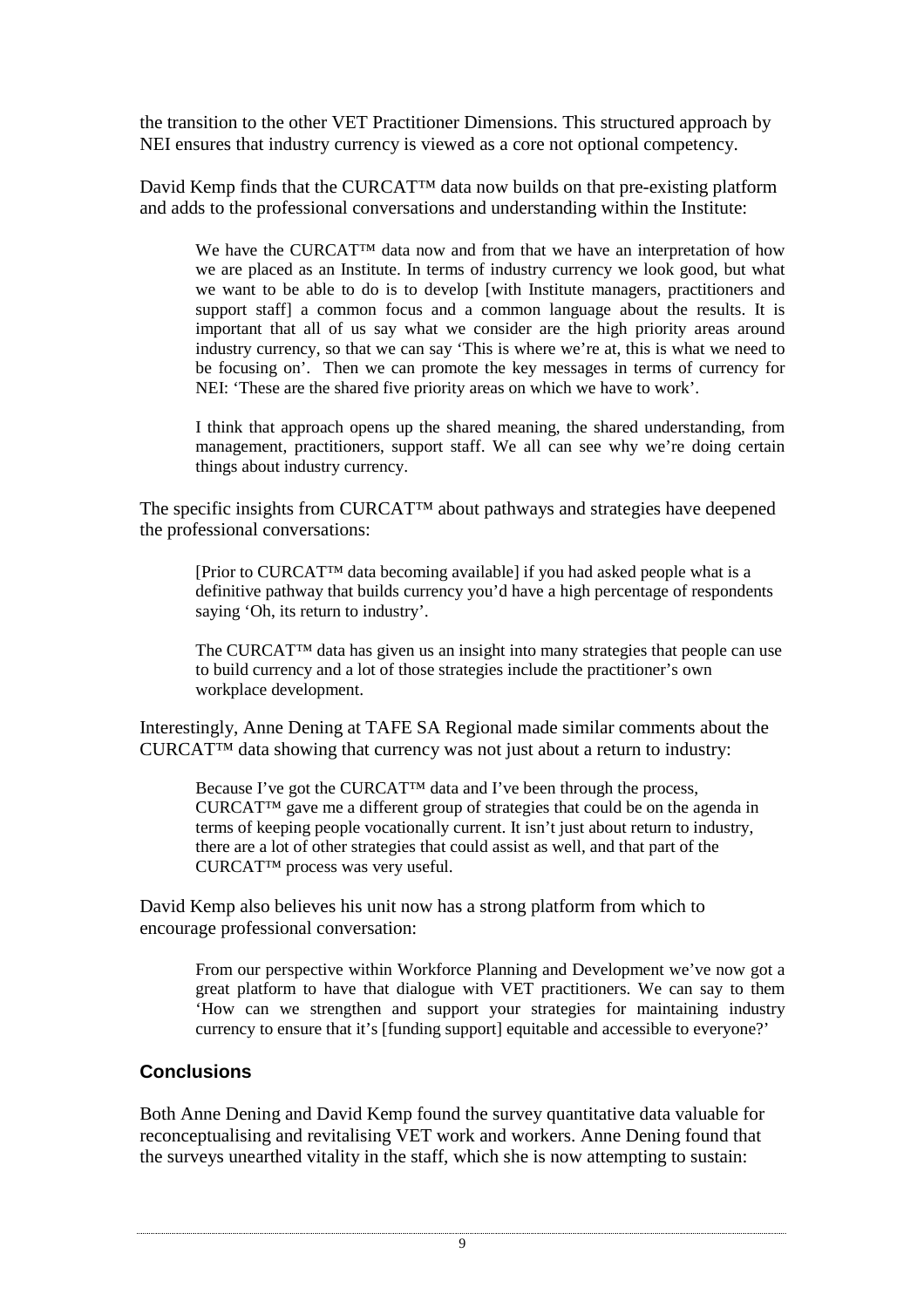For us running the survey was fantastic because we got such buy-in from our staff. That told me something really important too: that not only was my role ready to move on to reconceptualising teaching but they were as well. It was obvious that they were very committed to doing the VETCAT™ survey: they were very committed and keen to find out the results and to see how the Institute was going to use that.

If our people hadn't been interested in teaching and learning they wouldn't have bothered with VETCAT™, quite frankly. We went through a process of seeing the enthusiasm, capturing it and then using that momentum to drive some changes in things like a formal mentoring program that's been endorsed. A formal requirement that has been Executive-endorsed is for everyone to have 30 hours of PD per annum as part of a performance management plan. Tying together performance management, PD planning and skills updating really began with the VETCAT™ process and capturing that momentum.

David Kemp also believes that the CURCAT™ survey was helpful in his Workforce Planning and Development role, in reconceptualising and revitalising TAFE work and workers:

It's revitalised in that we've given VET practitioners a platform to have a say. We know there is a lot of national research, and we know the key goals of federal and state governments, but we often don't provide a platform for VET practitioners in the workplace to have a say or to have influence around their own practice. I think CURCAT<sup>™</sup> has allowed them the opportunity to say 'This is what I'm doing, this is what's happening, this is how I do it'.

We now have an opportunity to go to the staff and say 'Alright, how can we maximise the benefits of that self-knowledge?'

CURCAT™ data has enabled observers like David Kemp to get "inside" the head of VET practitioners and find out what they are thinking about their currency:

Predominantly we see in TAFE that a major strategy recommended for maintaining currency is 'return to industry'. But that is from the perspective of people looking from the outside into TAFE. What actually now is happening through CURCAT<sup>TM</sup> is that we're getting inside the VET practitioner who is saying 'I'm a current practitioner and look at the pathways and look at the strategies I'm using'.

CURCAT™ data has also provided further evidence of the passionate nature of the teaching staff at New England Institute:

When we received the CURCAT™ results we saw that the currency level in the Institute was high and we then connected that result to our engagement survey which demonstrated that our workforce is passionate about what they do. So we have a passionate workforce and their currency level is high, and we're starting to see a great relationship between engagement and currency and workforce motivation.

Both Anne Dening and David Kemp value the fact that the surveys provide some new words to refresh professional conversations. Speaking in relation to VETCAT<sup>TM</sup>, Anne Dening shared this observation: